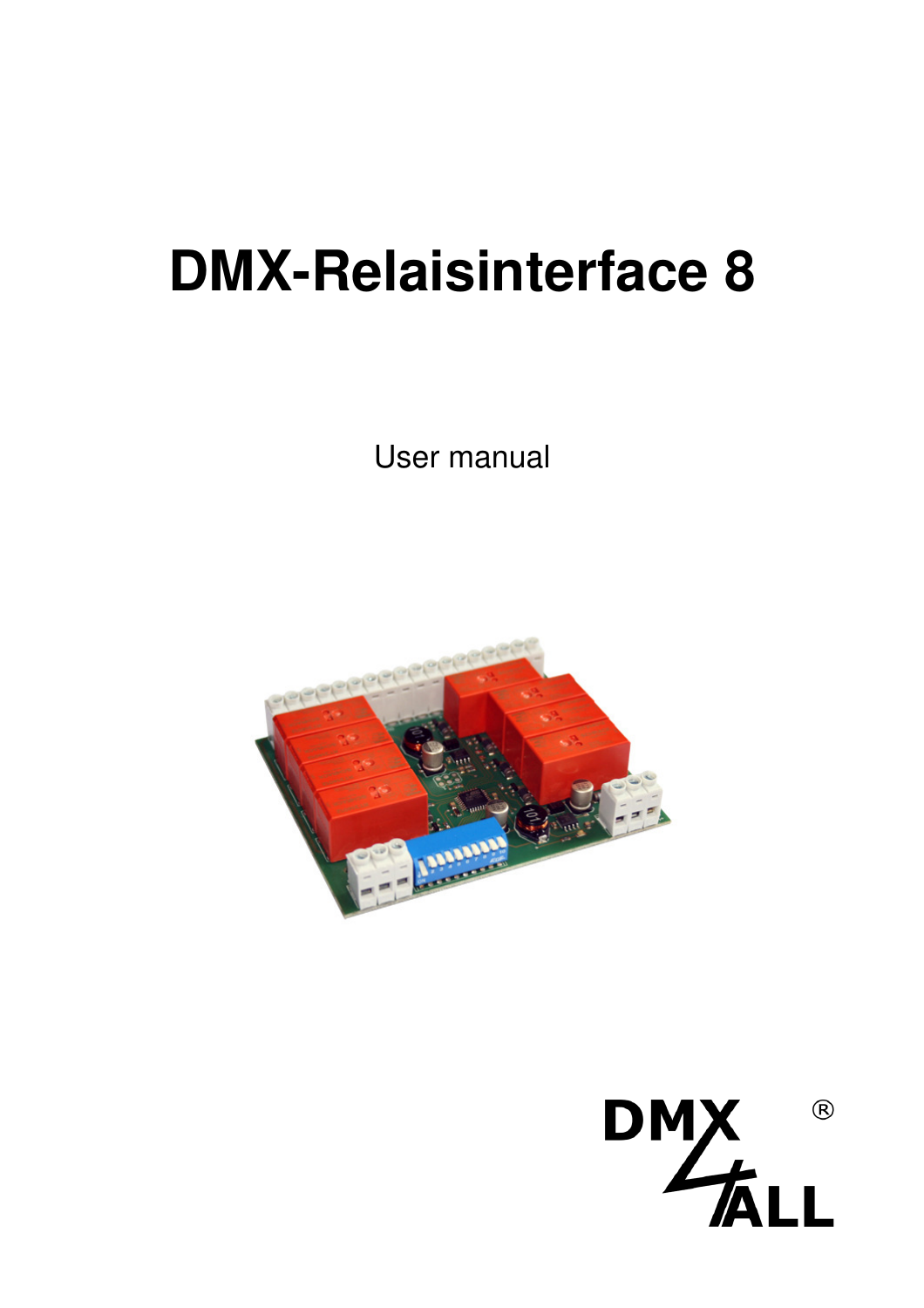

## **Description**

The DMX relay interface owns 8 switch outputs free of potential controlled by DMX.

#### **Technical Data**

| Power supply:     | 12-24V DC / 400mA<br>(Units before 2014 only 12V CD / 400mA)  |
|-------------------|---------------------------------------------------------------|
| DMX-Channels:     | 8                                                             |
| DMX-HOLD:         | available                                                     |
| Outputs:          | 8 Switching output (normally open contact)<br>max. 8A / 250V~ |
| Board dimensions: | 99mm x 82mm                                                   |

# **LED-Display-Codes**

The integrated green LED is a multi function announcement.

In the normal company shines the LED incessantly. In this case the device works OK. The LED is permanently dark, no DMX512-signal is detected.

Furthermore events about the green LED are signalled. In this case the LED lights up in short distances and then missing for longer time.

The number of the flashing impulses corresponds to the event number.

| <b>Number</b> | Incident- Identification | <b>Specification</b>                                                                                                                   |
|---------------|--------------------------|----------------------------------------------------------------------------------------------------------------------------------------|
| 2             | Addressing error         | Please check the attuned DMX address                                                                                                   |
| -3            | DMX-signal error         | An invalid DMX-input-signal was<br>ascertained. Exchange the signal pipelines<br>in the Pin 2 & 3 or use a rotated connecting<br>lead. |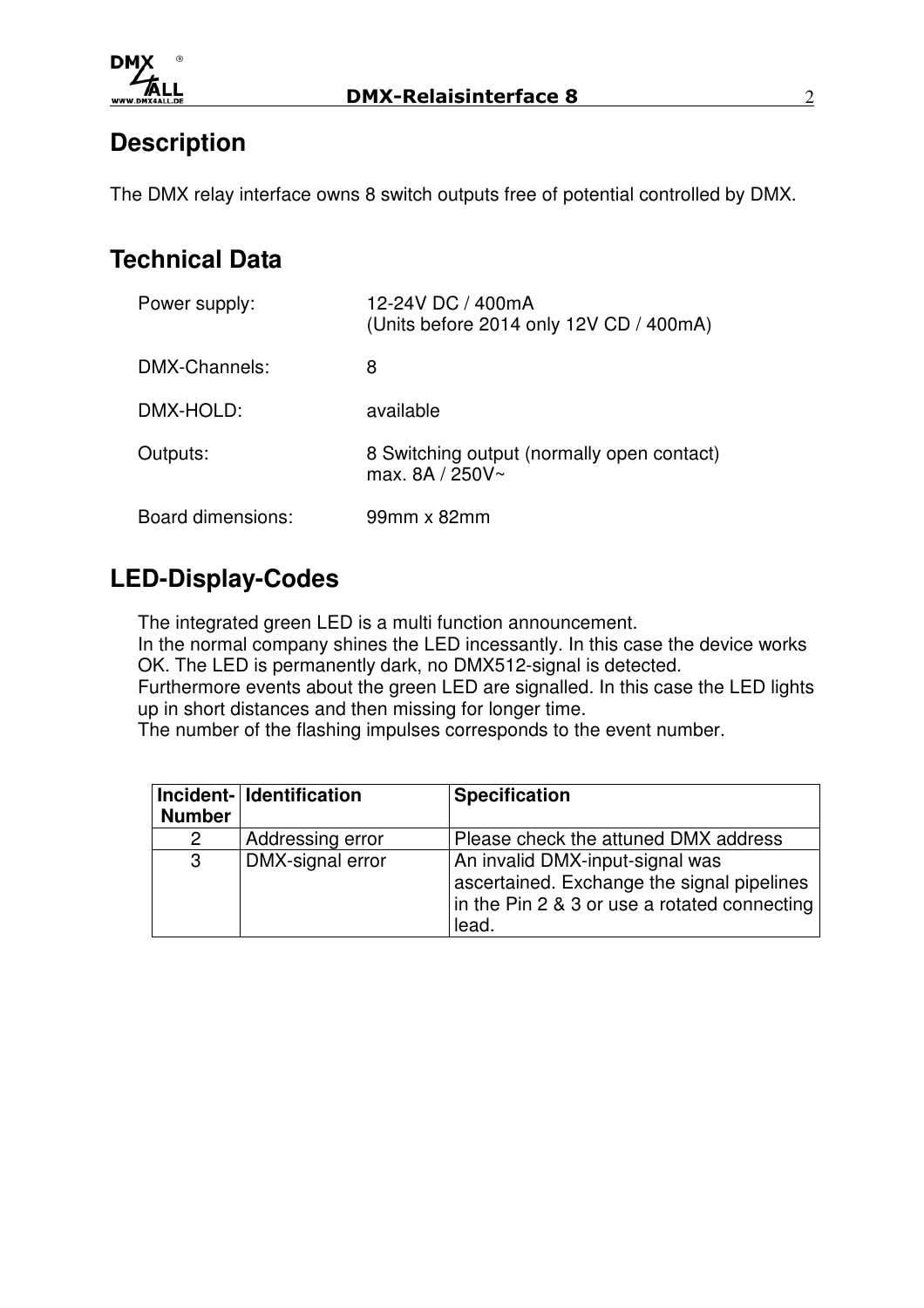# **Connection of the Interfaces**



| של האורים לא האורים לא האורים לא האורים לא האורים לא האורים לא האורים לא האורים לא האורים לא האיר הא<br>אירופיה לא האירופיה לא האירופיה לא האירופיה לא האירופיה לא האירופיה לא האירופיה לא האירופיה לא הא א הא א הא הא<br>האירופיה |  |  |  |
|------------------------------------------------------------------------------------------------------------------------------------------------------------------------------------------------------------------------------------|--|--|--|
| 000000002200000000                                                                                                                                                                                                                 |  |  |  |
| OUT1 – OUT8                                                                                                                                                                                                                        |  |  |  |
| Switching outputs 1-8: max. 8A / 250V~                                                                                                                                                                                             |  |  |  |

#### **OUT1 – OUT8**

### **Connection of the loads:**

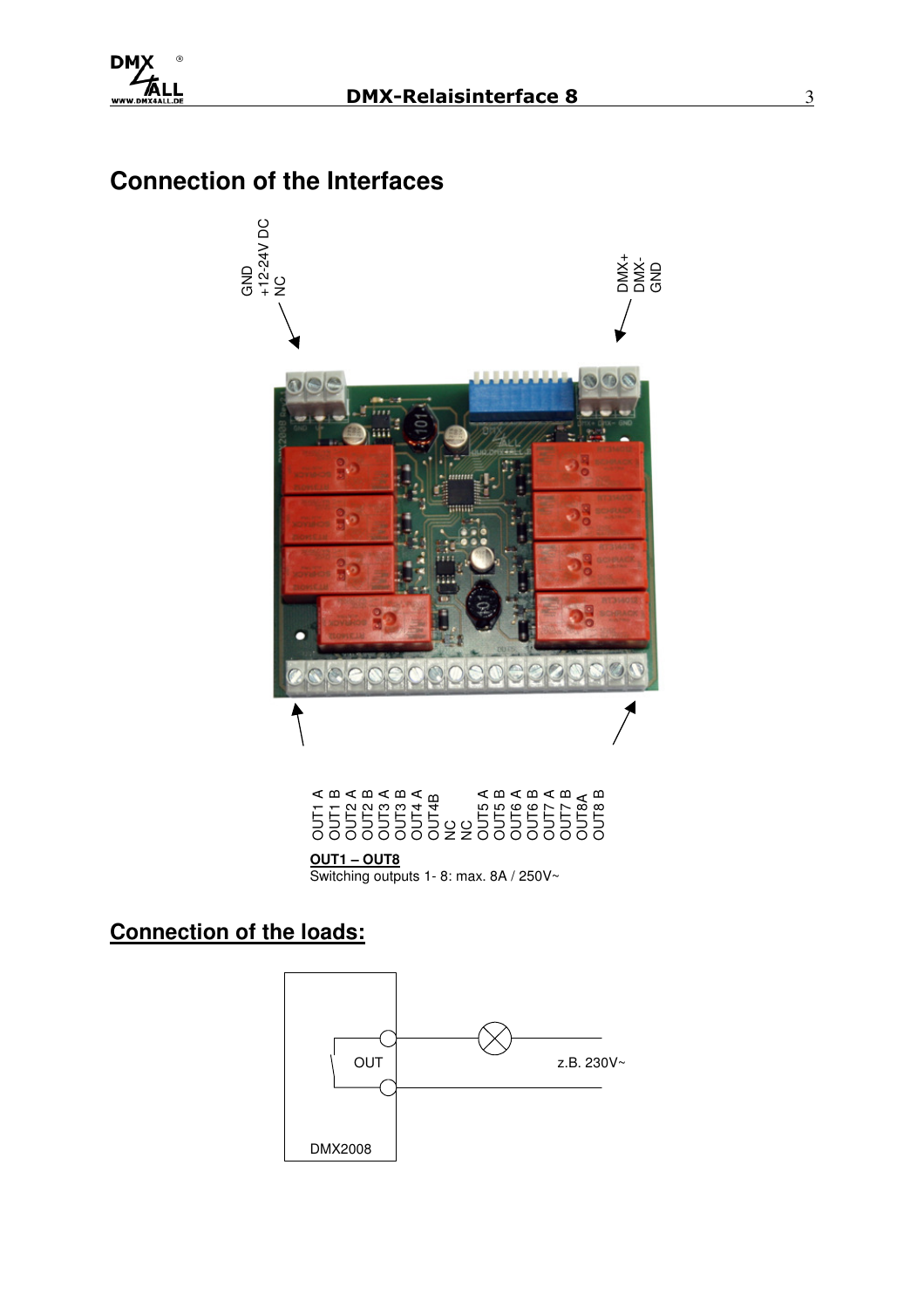

# **Addressing**

The start address is adjustable about the counters 1-9. Besides, the counter 1 has the valency  $2^0$  (=1), the counter 2 the valency  $2^1$  (=2) and so on up to the counter 9 with the valency  $2^8$  (=256). The sum of the counters standing on ON corresponds to the start address.



# **DMX-HOLD function**

The DMX-Relaisinterface 8 has a DMX-HOLD function that leave the state of the relais unchanged if the DMX signal fails.

If the DMX-HOLD function is not active so all relays are switched off during a failed DMX signal.

In a power failure the stored value is discarded!

DMX-HOLD is activated with switch 10:

| Switch 10 ON  | $\rightarrow$ DMX-HOLD activated     |
|---------------|--------------------------------------|
| Switch 10 OFF | $\rightarrow$ DMX-HOLD not activated |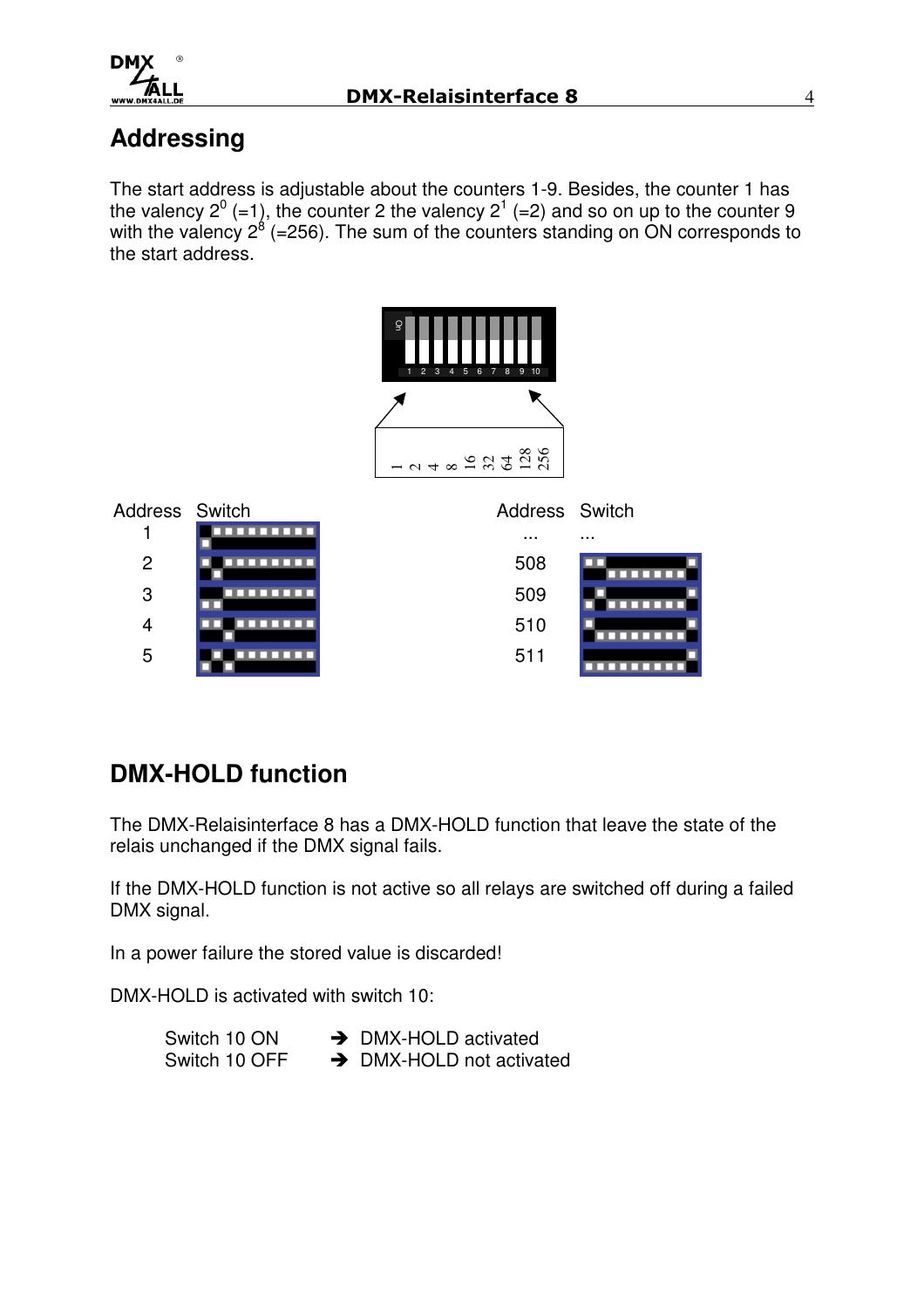

# **CE-conformity**

 $\mathsf{\Gamma}\in$ 

This assembly (board) is controlled by a microprocessor and uses high frequency (8MHz). To get the characteristics of the assembly in relation to the CE-conformity, an installation in a compact metal casing is necessary.

### **Risk-Notes**

You purchased a technical product. Conformable to the best available technology the following risks should not excluded:

**Failure risk:** The device can drop out partially or completely at any time without warning. To reduce the probability of a failure a redundant system structure is necessary.

**Initiation risk:** For the installation of the board, the board must be connected and adjusted to foreign components according to the device paperwork. This work can only be done by qualified personnel, which read the full device paperwork and understand it.

**Operating risk:** The Change or the operation under special conditions of the installed systems/components could as well as hidden defects cause to breakdown within the running time.

**Misusage risk:** Any nonstandard use could cause incalculable risks and is not allowed.

**Warning:** It is not allowed to use the device in an operation, where the safety of persons depend on this device.